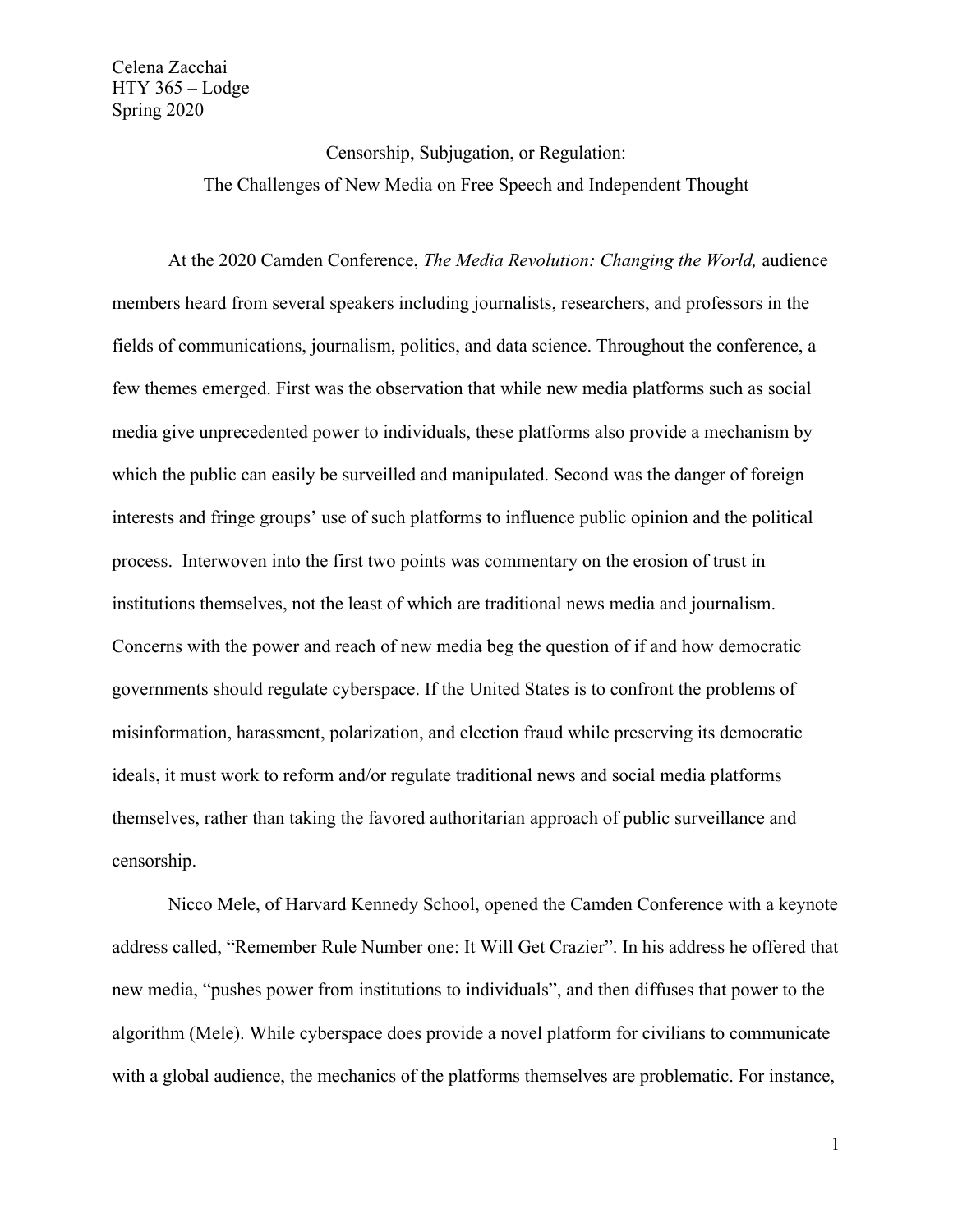a social media news feed is custom generated, based on complex algorithms which are not only proprietary (and secret), but also ever-changing; and the sociological and political implications of this process are only beginning to be studied (Cohen pp. 139-151). Users on platforms like Facebook, Twitter, and Instagram are fed ads, articles, and posts similar to others they have interacted with previously. Due to the structure of network configurations like the option to "friend" or "unfriend", users unwittingly find themselves participating in online echo-chambers. Both online and offline interests, search patterns, shopping trends, and even personal conversations contribute to the customization of users' news feeds and personalize the ads and pages that are targeted to them. (Cohen pp. 139-151).

While the use of algorithms to enhance social media users' online experience and provide platforms with the data they need to personalize targeted ads may be perceived as mostly harmless, researchers like New York University's Professor of Politics, Josh Tucker, are sounding the alarm. During his talk at the Camden Conference, titled, "Social Media, Democracy, Fake News and Fact-checking", Tucker built on Mele's point when he added that, yes, "social media democratizes access to information… [and] gives a voice to the voiceless", but it also provides a "tool for censorship" (Tucker). Shoshana Zuboff, professor emerita at Harvard Business School and author of *The Age of Surveillance Capitalism*, refers to Facebook's model as an, "unprecedented means of behavior modification that operates covertly, at scale, and in the absence of social or legal mechanisms of agreement, contest and control" (Starr). Perhaps the most egregious example of the use of social media as a behavior modification device yet observed in a democracy unfolded during the 2016 United States presidential elections.

In the beginning of 2018, allegations began to surface regarding the use of Facebook data by a large consulting firm called Cambridge Analytica to influence the U.S.'s 2016 election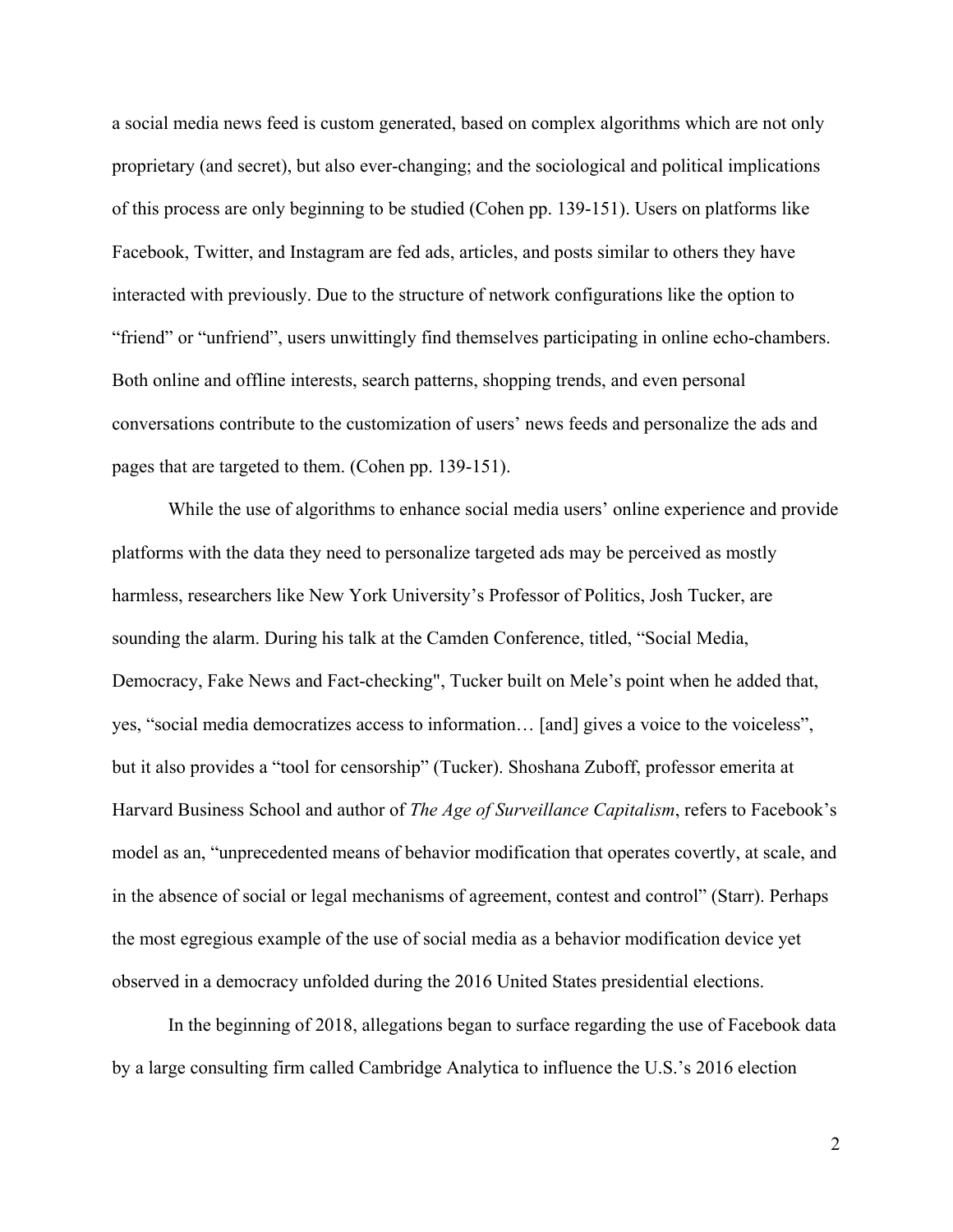results. By analyzing data obtained through surveys, personality tests, friend networks, and other patterns of behaviors and preferences, the firm was able to predict political leanings and then target their messaging to sway individual opinion and voting choices (Larson). Cambridge Analytica and their parent company, SCL, may have used the same tactics in the U.K. during the pivotal Brexit campaign and in the 2014 Indian election of Prime Minister Narendra Modi as well (Scott; Perera). Cambridge Analytica was not the only player intent on using social media to influence the 2016 election, as Amy Zegart and Michael Morell explored in their article for *Foreign Affairs,* "Spies, Lies, and Algorithms: Why U.S. intelligence Agencies Must Adapt or Fail".

In their article, Zegart and Morell observe that while U.S. intelligence agencies were aware of Russian attacks well before the 2016 presidential election they, "missed Russia's most important tool: the weaponization of social media"— even though U.S. intelligence officials were aware of Russia's use of social media to spread propaganda domestically. The sluggish and soft response on behalf of the U.S. in the light of foreign meddling, according to Zegart and Morell, only serves as a warning of "what lies ahead if the intelligence community doesn't adapt to today's rapid technological breakthroughs". The United States government failed to prevent foreign meddling in its election process and has since done little to address the ability of a foreign government to interfere in future elections. Given the increasingly ubiquitous nature of social media and internet technologies throughout much of the world, and its use by government officials, individuals, and organizations of all kinds, Zegart and Morell argue that the intelligence community and U.S. technology companies must work closely together to develop strategies for addressing the rise of misinformation which is so pervasive in the current media stream. In addition to the need for cooperation between technology companies and the intelligence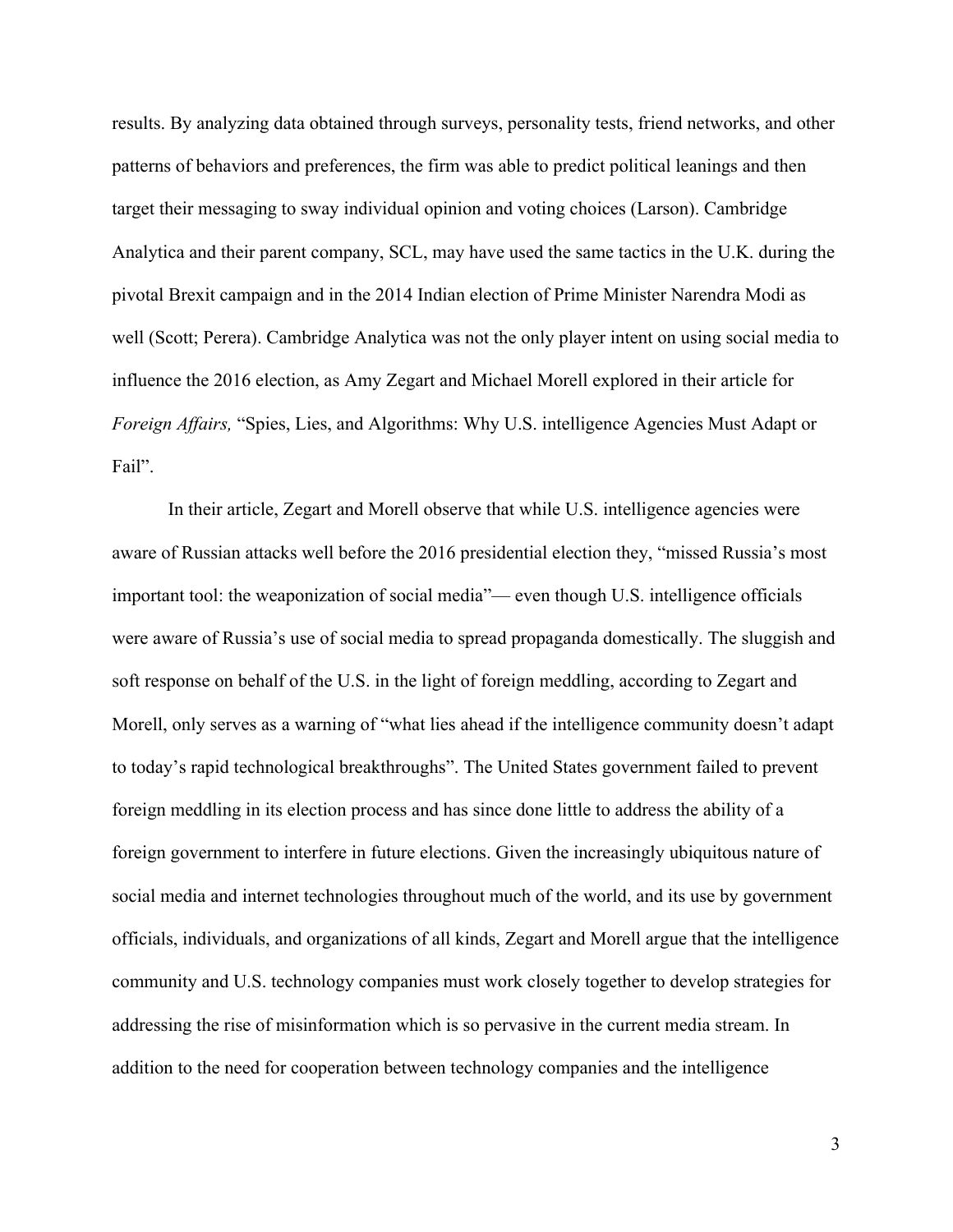community, there is also a need for increased cooperation, transparency, and accountability by social media platforms and traditional news media alike.

Kathleen Hall Jamieson's talk at the 2020 Camden Conference, as well as her book, *Cyber-war: How Russian Hackers and Trolls Helped Elect a President, evaluate the media's role* in enabling the Russian agenda in the 2016 presidential election. According to Jamieson, Russian actors used America's lack of media regulation and values of free speech and freedom of the press against it to infiltrate the U.S. election process (Jamieson, p. 11). The process by which the U.S. media enabled Russian interference in a U.S. election was detailed in her Camden Conference talk, "Cyberwar: Coping with the Challenges Posed by Trolls and Hackers". According to Jamieson, the first step was that the influx of leaked documents from Julian Assange (but misleadingly attributed to WikiLeaks, who had more public trust) drew attention and resources away from journalists and media outlets, and on to sensationalized headlines. The second step was that the leaked material media outlets focused so intensely on were private communications between individuals, which were largely taken out of context. With no regulations in place for how to handle leaked documents, and funding reliant upon ratings, reporters rushed to be the first to break the stories, rather than waiting to confirm sources before publishing. In the current information age, with so much personal data being stored online and the ever-present risk of being hacked, Jamieson argues that journalists and news outlets need to update their training standards and reevaluate the handling of sensitive information such as hacked material. She is not alone in that analysis.

Maria A. Ressa, of Rappler.com (a leading Pilipino news outlet), like Jamieson, expressed concerns regarding the impact of social media as a source of news and public platform, the decline in trust in traditional news outlets due to "fake news" rhetoric, and the need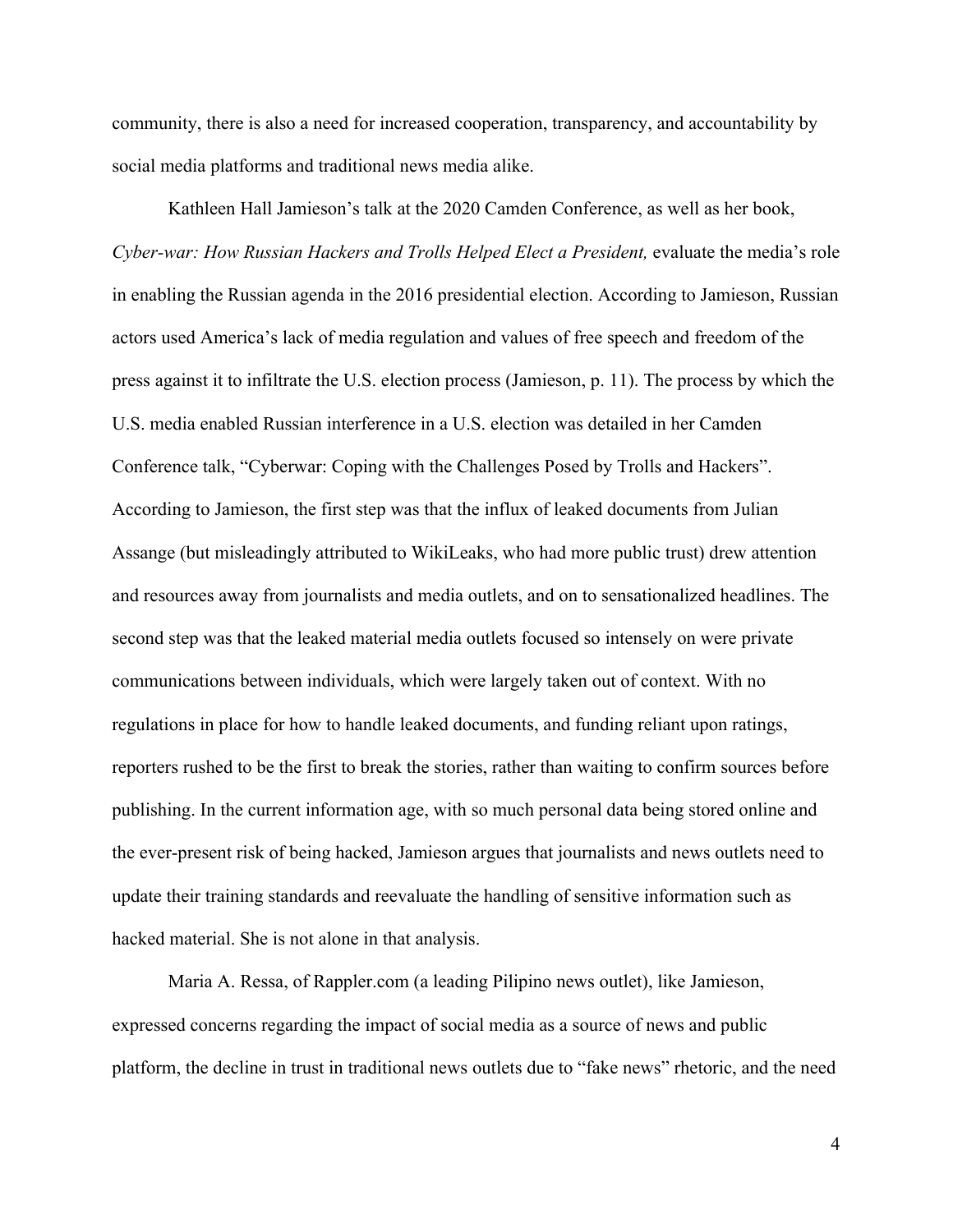for regulation during her Camden Conference presentation, "Fighting Back with Data". As a journalist and CEO of a news outlet in the Philippines, Rossa has been the victim of online harassment and threats of sexual violence. In her talk, she highlighted the prevalence of online threats of violence and the use of incriminating and often sexually humiliating deepfakes, which use online images to create doctored pornographic images to blackmail and intimidate women into silence in the Philippines. Her perspective on the clash between freedom of speech and the new frontier of social media is that "the first amendment doesn't work when there's no regulation of the marketplace" (Ressa). Ressa asserts that "freedom of speech is not freedom of reach", implying that not all speech is deserving of a platform. In the U.S. there are no legal restrictions against speech outside of direct threats of physical harm—and even then, there is room for dispute and interpretation depending on the perceived intent and context (Khoury). Some platforms, however, have stepped up to the plate to regulate hateful and/or threatening speech through their community standards and terms and conditions for use. Some might argue that any internet censorship, including the regulating of hateful or threatening speech, is an infringement on first amendment rights. Given the power of media to inform and/or influence society and its usefulness as a tool for organizing, both on and offline, careful consideration must be given to the regulation and dissemination of information.

One of the more well-known examples of the potential for social media platforms to influence culture and propel a movement is the use of such tools in organizing protests throughout the Arab Spring. Of course, the internet played a pivotal role in synchronizing and unifying protests throughout the region. But how much did media *influence* the rebellions? A 2018 study out of Eastern Washington University's College of Business and Public Administration examined the impacts of Arab countries' exposure to Western ideals through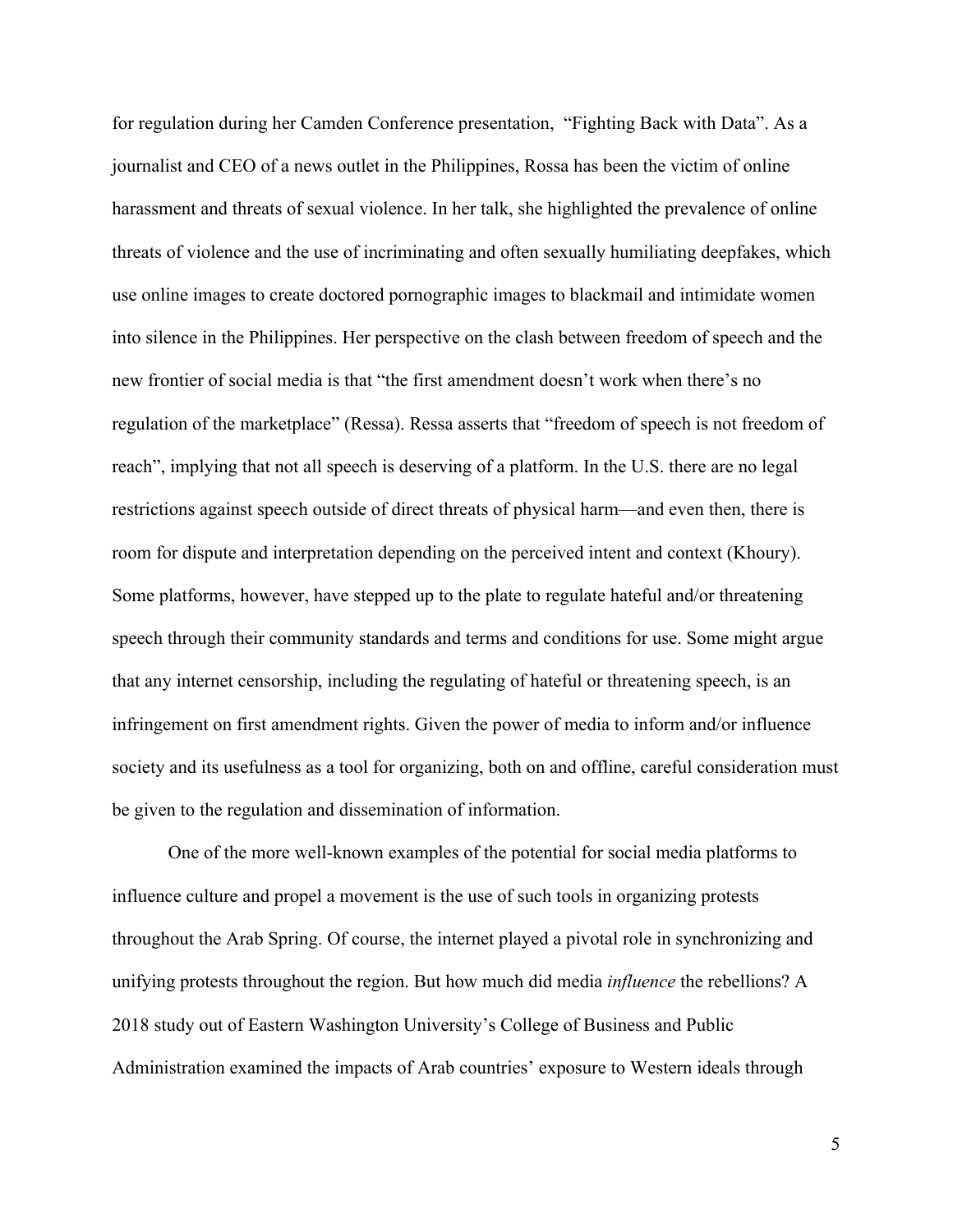media and advertising. The study concluded that the cultural shifts taking place in the Arab world may be traced back to the exponential increase in exposure to international advertising, social media, television, and news media. Along with consumer culture ideals, new and increased media brought with it public debates about democracy, human rights issues, and religious freedom, and may have paved the way for a "new Arab consumer culture to emerge" (Kalliny). During the Arab Spring, several governments resorted to shutting down the internet to regain control and disable the movements.

While it may be hard to imagine the United States government resorting to shutting the internet down the way some Arab countries did during the Arab Spring, India may serve as a warning as to how a democratic nation's right to free speech and access to information can be gradually eroded in the interest of national security. In 2012, OpenNet Initiative (ONI) published their report on the state of internet freedom in India. At the time of the case study, the Indian government participated in selective filtering and censoring of content related to sensitive issues such as, "conflicts between castes and religious groups, and in the ongoing dispute with Pakistan over Kashmir", that could potentially incite violence (Deibert p. 300). Through collaboration between government and internet service providers, websites and/or webpages containing content deemed sensitive by government authorities were covertly blocked; the user saw only a "server not found" error page. The types of content blocked varied from extremist Hindu groups, American right-wing commentary, and pornographic material, as well as sites referencing, "human rights and free expression" (Deibert p. 304-305). The ONI report followed a legislative change made in 2008, which had broadened the Indian government's legal authority over online content. The authors concluded that the vague language in the new laws, "could signal stronger government monitoring in the future" (Deibert p. 305).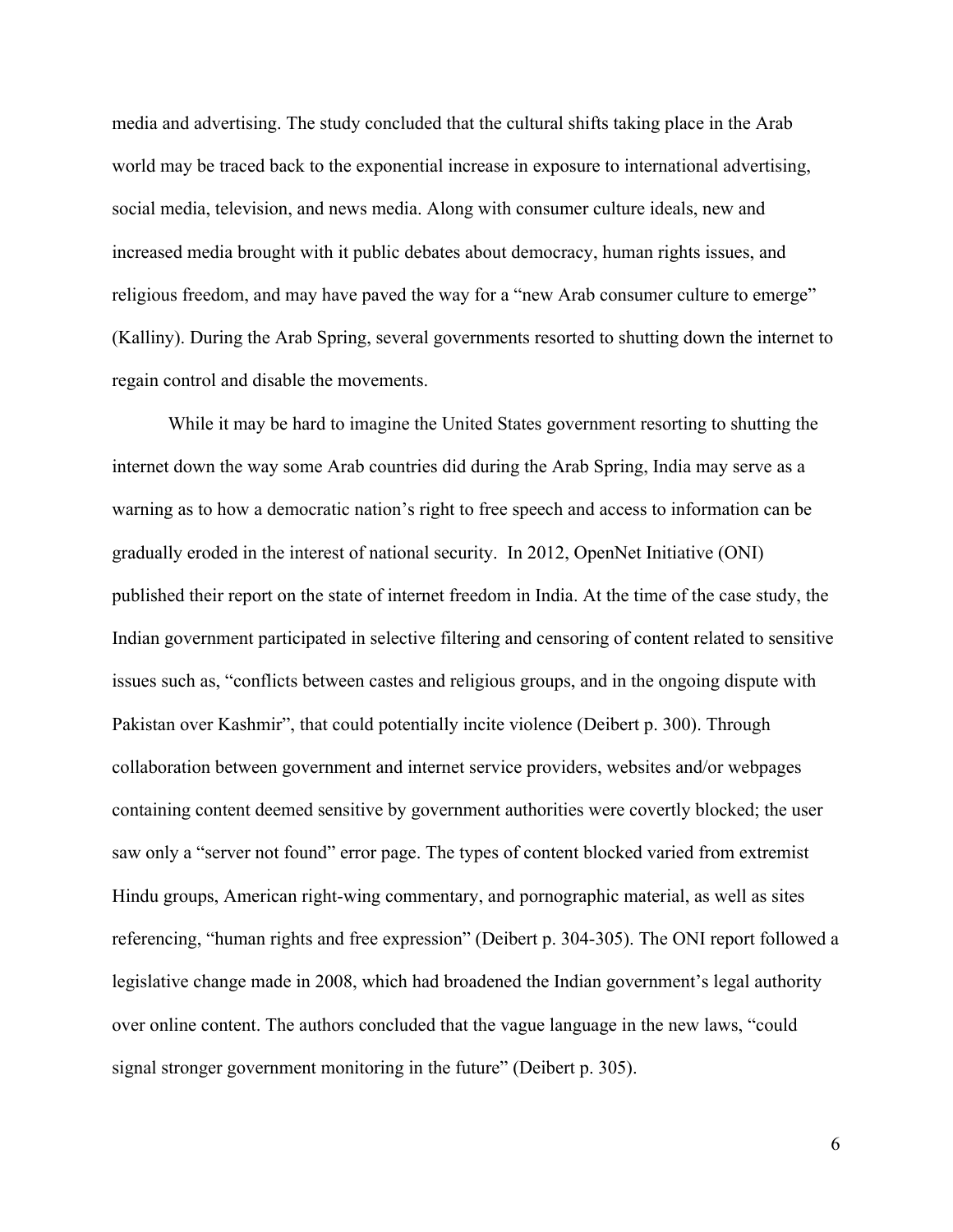A mere seven years later, the state of internet censorship in India had completely transformed from selective censorship to domination. In December 2019, the BBC reported that India had shut down the internet 95 times in in that year— sometimes for months. In the previous year, India reportedly had the highest number of internet shutdowns in the world, at 124, followed by Pakistan, at a whopping 12 (Nazmi). The slow erosion of internet freedom in India, which has led to the loss of the right to access, in the interest of national defense may seem like a good argument for an unregulated internet. According to OpenNet Initiative, however, it is the *vagueness* of the laws, not the presence of the laws, that may be at fault (Deibert pp. 302-305). As the United States confronts issues like election interference, misinformation, and polarization, more specific regulations on media platforms and publishers will be key to addressing these elements as well as preventing government censorship.

While steps have been taken to address the issue of election interference on social media in the U.S., the efforts so far have been volunteered by social media outlets themselves. Jamieson discusses some of the regulatory changes in her book, *Cyberwar*. Facebook, for instance has elected to remove "troll accounts" and content and developed AI to identify potential fake accounts before they have a chance to post or spread misleading and/or malicious content. Tumblr has started sending notifications to users who may have interacted with a fake account, which raises the user's awareness of the issue of fake accounts but may also help the author to reconsider any information previously received from that account. In 2017, the Federal Election Commission began requiring Facebook to disclose the funder of political ads shared on the platform. YouTube and Google have followed the lead and begun to disclose the financer of ads placed on their platforms as well. Other efforts include Facebook's updated algorithm which automatically posts fact-checked links next to content that has been debunked (Jamieson pp. 218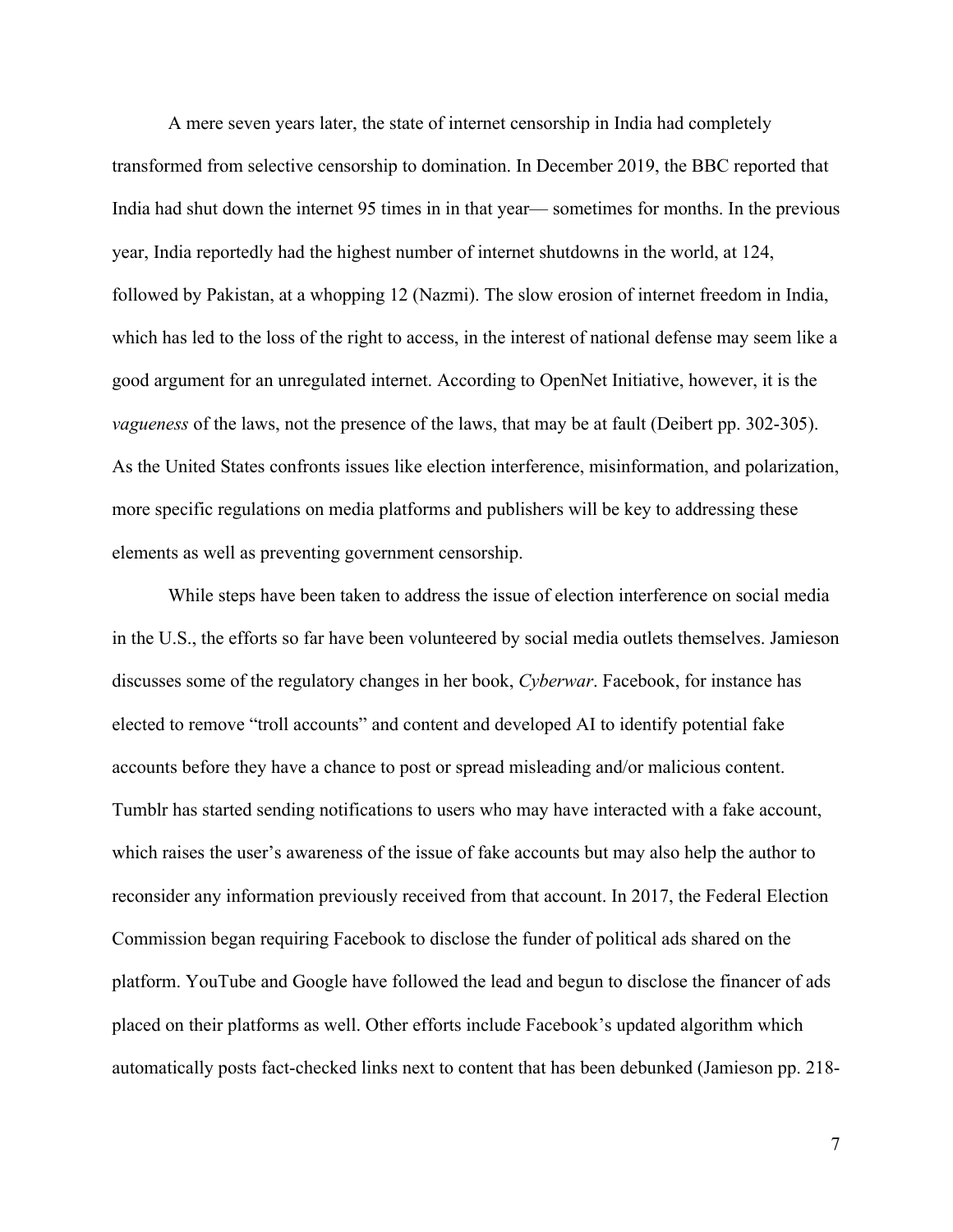220). Regardless of the voluntary efforts made by some social media platforms, the legal protections of these platforms by Section 230, raise the question as to what the real ramifications are for social media platforms who do not take their role of media technology seriously.

Section 230, a provision of the Communications Decency Act, allows online platforms to filter content and provides protection for platforms. This provision is meant to protect the platform from being held liable for content that is posted by a third-party user, stating that, "no provider or user of an interactive computer service shall be treated as the publisher or speaker of any information provided by another information content provider." (Cornell). While the provision appears to protect free speech, insofar as it does not pressure platforms to censor their users for fear of liability, it is important to note that it also does not act as a motivator for social media platforms to allocate time, money, or resources to address the spread of misinformation, harassment, or other types of concerning speech. According to the 2019 article, "Are social media companies motivated to be good corporate citizens? Examination of the connection between corporate social responsibility and social media safety" by Jennifer Grygiel and Nina Brown, the voluntary efforts by social media platforms are nowhere near sufficient to address the ongoing issues of online harassment. During the Camden Conference, Kathleen Hall Jamieson, Maria Ressa, and Joshua Tucker all discussed the pressing need for new types of media funding models and regulations addressing news media standards. Nicco Mele asserted that the media has a special responsibility to society, since it shapes public opinion.

New media pose many challenges regarding misinformation, harassment, polarization, and election fraud, which the U.S. government should address by creating policies which hold platforms accountable for their promises, rather than by interfering directly. The United States cannot rely on social media platforms and financially motivated news outlets to regulate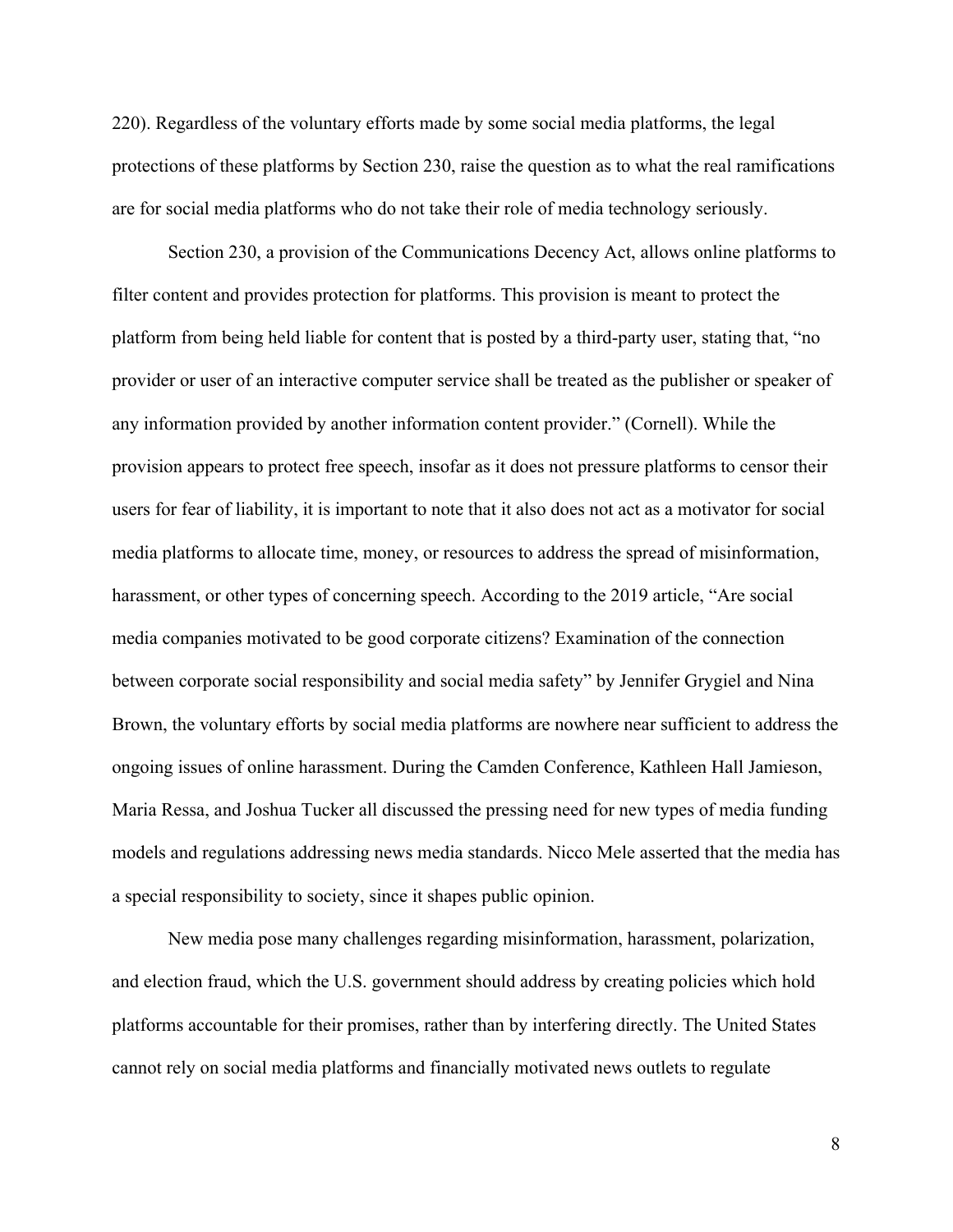themselves with impunity. Even Jeff Jarvis, who titled his talk at the Camden Conference, "Hands Off Our Net!" admitted that some regulation is needed. While he asserted that it is crucial for society that conversations include everyone, he also recognized the need for regulations that hold platforms and publishers accountable to the promises they make to the public. While it is imperative that the U.S address the issues confronting it; it is equally important to remember that, "the net is a net good" (Jarvis). News media must improve training and regulatory procedures to ensure that sensitive material is properly sourced and vetted before it is disseminated to the public. The role of commentator vs. reporter must be clearly defined and communicated to audiences. Social media outlets should have clear, consistent standards for recognizing and regulating fake accounts and misinformation. The purpose and implementation of algorithms on social media should be made public. Information regarding the use of personal data should be made public. Policy initiatives which define data ownership and accessibility standards need to be drafted. Perhaps most essentially, all efforts to combat the problems of new media must be done with the intent to preserve an open internet that promotes a free exchange of ideas—or as Jarvis put it: "the conversation of society".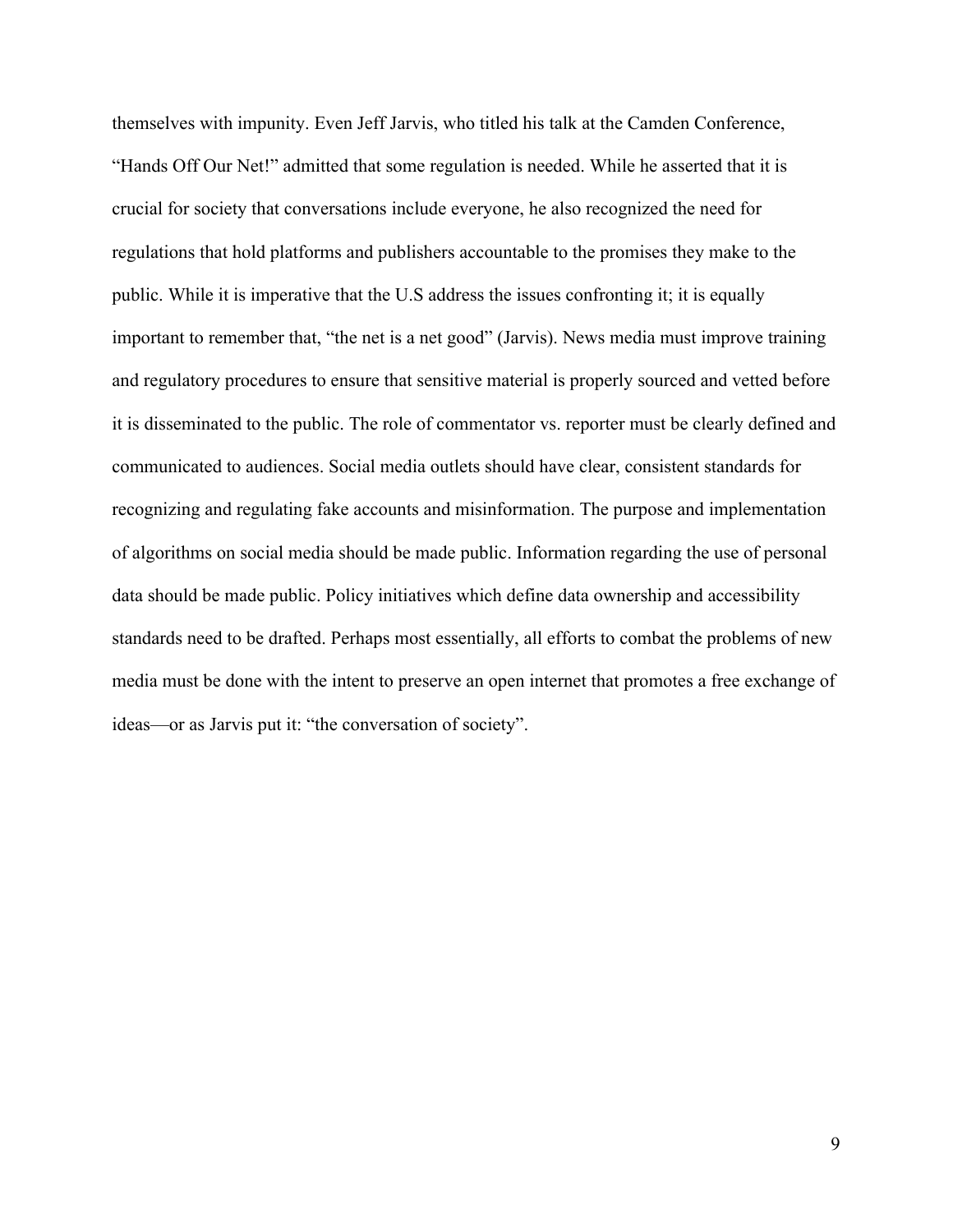## Works Cited

- Cohen, James N. "Exploring Echo-Systems: How Algorithms Shape Immersive Media Environments". *Journal of Media Literacy Education*, 2018. 10(2), 139 -151.
- Cornell Law School. "47 U.S. Code § 230 Protection for Private Blocking and Screening of Offensive Material." *LII / Legal Information Institute*, www.law.cornell.edu/uscode/text/47/230.
- Deibert, Ronald, et al. *Access Contested: Security, Identity, and Resistance in Asian Cyberspace*. MIT Press, 2012.
- Jamieson, Kathleen H. "Cyberwar: Coping with the Challenges Posed by Trolls and Hackers". Camden Conference, 23, Feb 2020, Camden Opera House, Camden, Maine.
- ----- *Cyberwar: How Russian Hackers and Trolls Helped Elect a President What We Don't, Can't, and Do Know*. Oxford UP, 2018.
- Grygiel, Jennifer, and Nina Brown. "Are social media companies motivated to be good corporate citizens? Examination of the connection between corporate social responsibility and social media safety." *Telecommunications Policy*, vol. 43, no. 5, June 2019, pp. 445-460.
- Jarvis, Jeff. "Hands Off Our Net!". Camden Conference, 22, Feb 2020, Camden Opera House, Camden, Maine.
- Kalliny, Morris; Salma Ghanem and Mary Kalliny,. (2018) "The Impact of Advertising and Media on the Arab Culture: The Case of the Arab Spring, Public Spheres, and Social Media". *Journal of Political Marketing*, 17:1, 62-89, DOI: 10.1080/15377857.2016.1176612
- Khoury, George, esq. "Is It Illegal to Threaten Someone Online?" *Findlaw*, 28 Oct. 2016, blogs.findlaw.com/blotter/2016/10/is-it-illegal-to-threaten-someone-online.html.
- Larson, Eric C., and Carl Vieregger. "Strategic Actions in a Platform Context: What Should Facebook Do Next?" *Journal of Information Systems Education*, vol. 30, no. 2, 2019, p. 97+. *Gale Academic OneFile*, https://link-gale-com.wv-o-ursusproxy05.ursus.maine.edu/apps/doc/A591847088/AONE?u=maine\_augusta&sid=AONE &xid=e16985b8. Accessed 4 Mar. 2020.
- Nazmi, Shadab. "Why India is the World Leader of Internet Shutdowns." *BBC News*, 19 Dec. 2019, www.bbc.com/news/world-asia-india-50819905.
- Mele, Nicco. "Rule Number One: It Will Get Crazier." Camden Conference, 21 Feb 2020, Camden Opera House, Camden, Maine. Keynote Address.